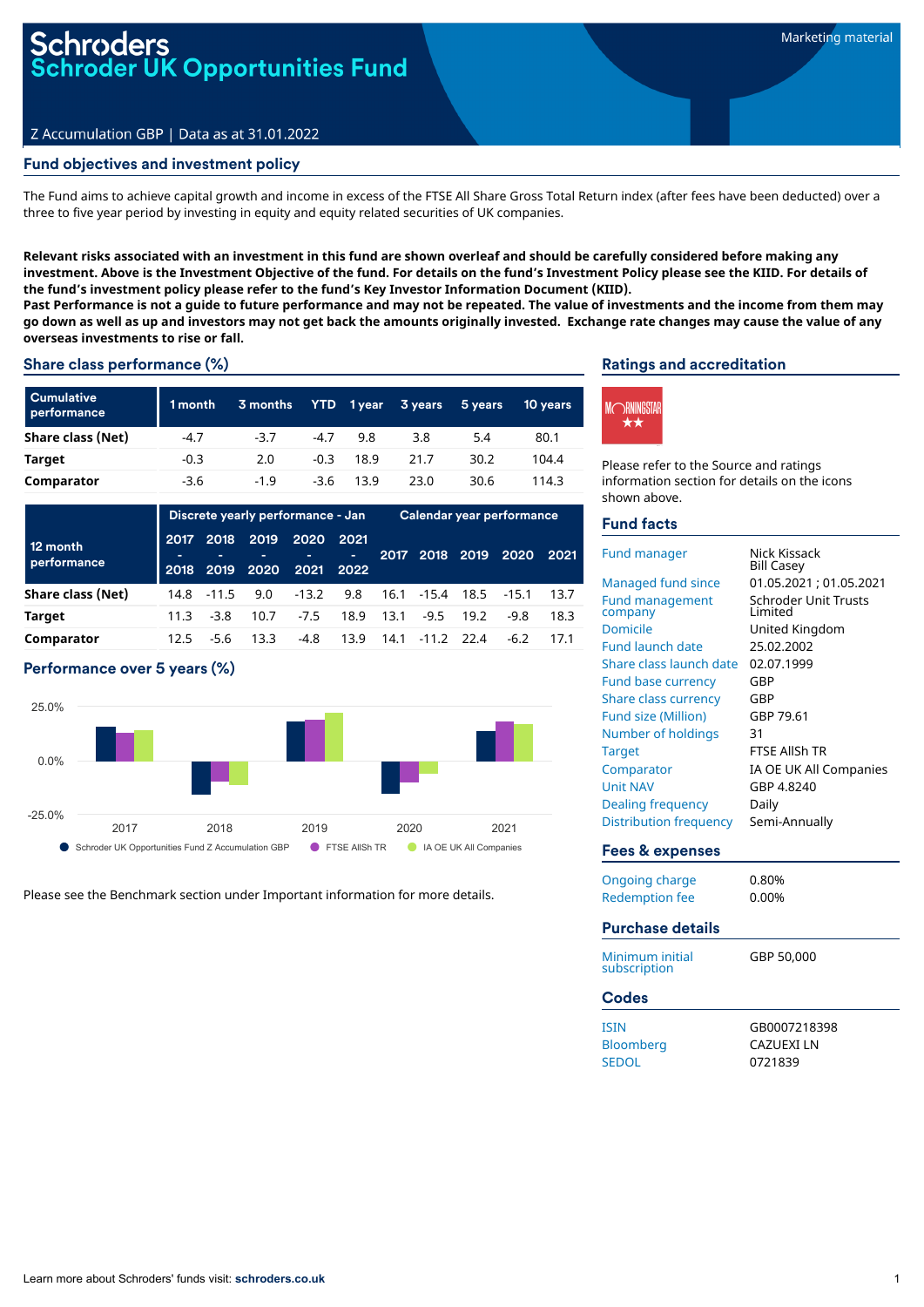Z Accumulation GBP | Data as at 31.01.2022

#### 5 year return of GBP 10,000



The chart is for illustrative purposes only and does not reflect an actual return on any investment.

Returns are calculated bid to bid (which means performance does not include the effect of any initial charges), net income reinvested, net of fees.

#### Risk considerations

**Performance risk:** Investment objectives express an intended result but there is no guarantee that such a result will be achieved. Depending on market conditions and the macro economic environment, investment objectives may become more difficult to achieve. **Please see the KIID and Prospectus for a full list of risk considerations applicable to this fund.**

#### Synthetic risk & reward indicator (SRRI)

| <b>LOWER RISK</b><br>Potentially lower reward |  |  |  |  | <b>HIGHER RISK</b><br>Potentially higher reward |  |  |  |  |  |  |
|-----------------------------------------------|--|--|--|--|-------------------------------------------------|--|--|--|--|--|--|
|                                               |  |  |  |  |                                                 |  |  |  |  |  |  |

The risk category was calculated using historical performance data and may not be a reliable indicator of the fund's future risk profile. The fund's risk category is not guaranteed to remain fixed. Please see the Key Investor Information Document for more information.

#### Risk statistics & financial ratios

|                                        | <b>Fund</b> | <b>Target</b> |
|----------------------------------------|-------------|---------------|
| Annual volatility (%)<br>(3y)          | 20.9        | 15.7          |
| Alpha (%) (3y)                         | $-6.4$      |               |
| Beta $(3y)$                            | 1.3         |               |
| Sharpe ratio (3y)                      | 0.1         | 0.5           |
| <b>Information ratio</b><br>(3v)       | $-0.7$      |               |
| Dividend Yield (%)                     | 2.3         |               |
| <b>Price to book</b>                   | 2.9         |               |
| <b>Price to earnings</b>               | 19.4        |               |
| <b>Predicted Tracking</b><br>error (%) | 6.0         |               |

Source: Morningstar, and Schroders for the Predicted tracking error. The above ratios are based on bid to bid price based performance data.

For help in understanding any terms used, please visit

https://www.Schroders.com/en/glossary/ These financial ratios refer to the average of the equity holdings contained in the fund's portfolio and in the benchmark (if mentioned) respectively. Please note this is an accumulation share class and as such the investor will not receive an income distribution. Any income will be reinvested into the fund.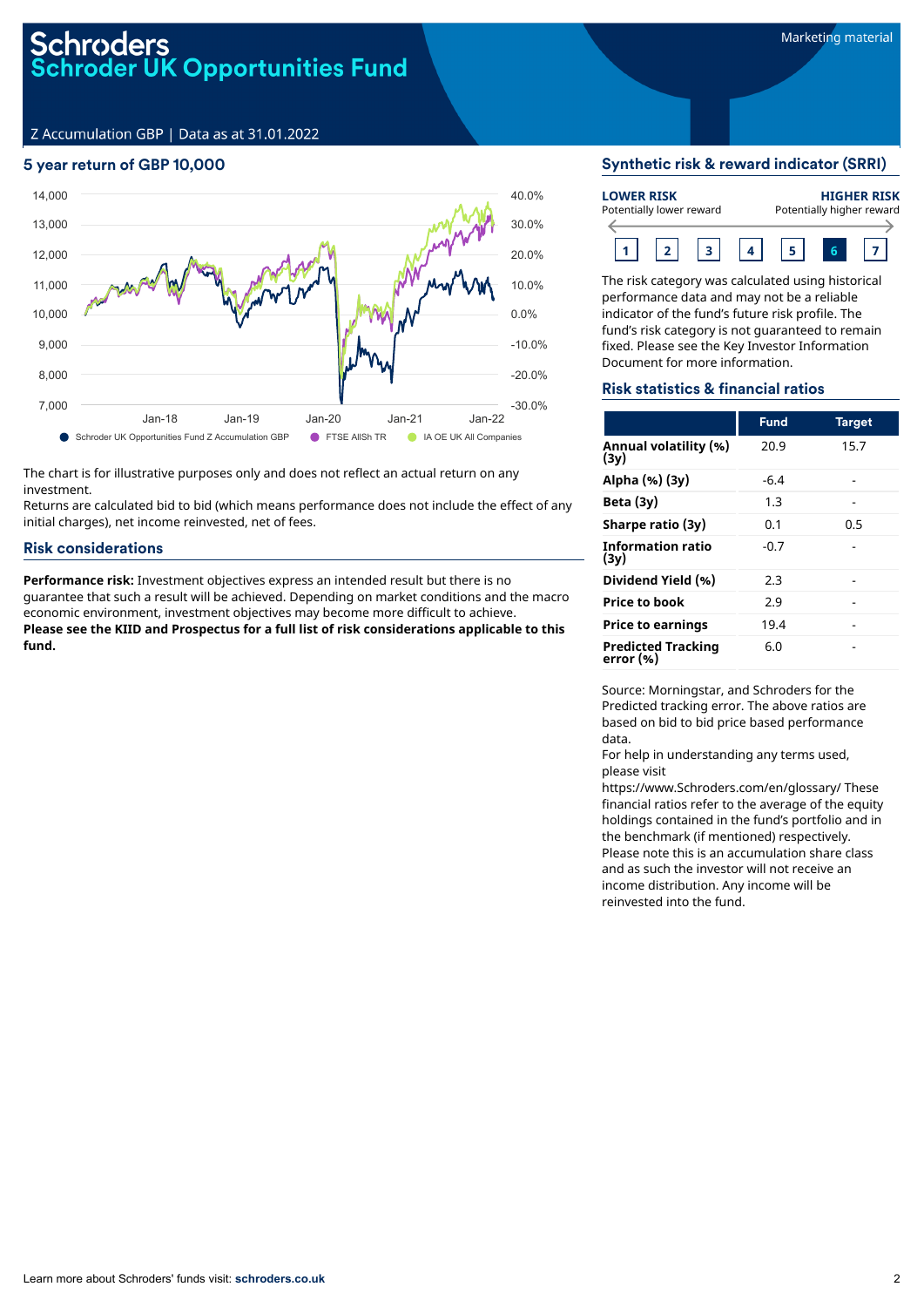# Schroders<br>Schroder UK Opportunities Fund

#### Z Accumulation GBP | Data as at 31.01.2022

#### Asset allocation

Target refers to the Benchmark listed in the Fund facts section and described under the Share class performance section on page 1. Source: Schroders. Top holdings and asset allocation are at fund level.

#### Sector (%)



## Geographical Breakdown (%)



#### Region (%)



### Top 10 holdings (%)

| <b>Holding name</b>       | %   |
|---------------------------|-----|
| Unilever PLC              | 6.4 |
| RFIX PIC                  | 6.0 |
| Smith & Nephew PLC        | 5.3 |
| GlaxoSmithKline PLC       | 5.2 |
| Prudential PLC            | 4.7 |
| <b>Burberry Group PLC</b> | 4.6 |
| Kerry Group PLC           | 4.4 |
| Legal & General Group PLC | 4.1 |
| UNITE Group PLC/The       | 4.0 |
| Sage Group PLC/The        | 3.7 |

### Share class available

|                               | <b>Z Accumulation GBP</b> | Z Income GBP  |  |  |  |
|-------------------------------|---------------------------|---------------|--|--|--|
| <b>Distribution frequency</b> | Semi-Annually             | Semi-Annually |  |  |  |
| <b>ISIN</b>                   | GB0007218398              | GB00B6ZH3F37  |  |  |  |
| <b>Bloomberg</b>              | CAZUEXI LN                | CAZUOXI LN    |  |  |  |
| <b>SEDOL</b>                  | 0721839                   | B6ZH3F3       |  |  |  |